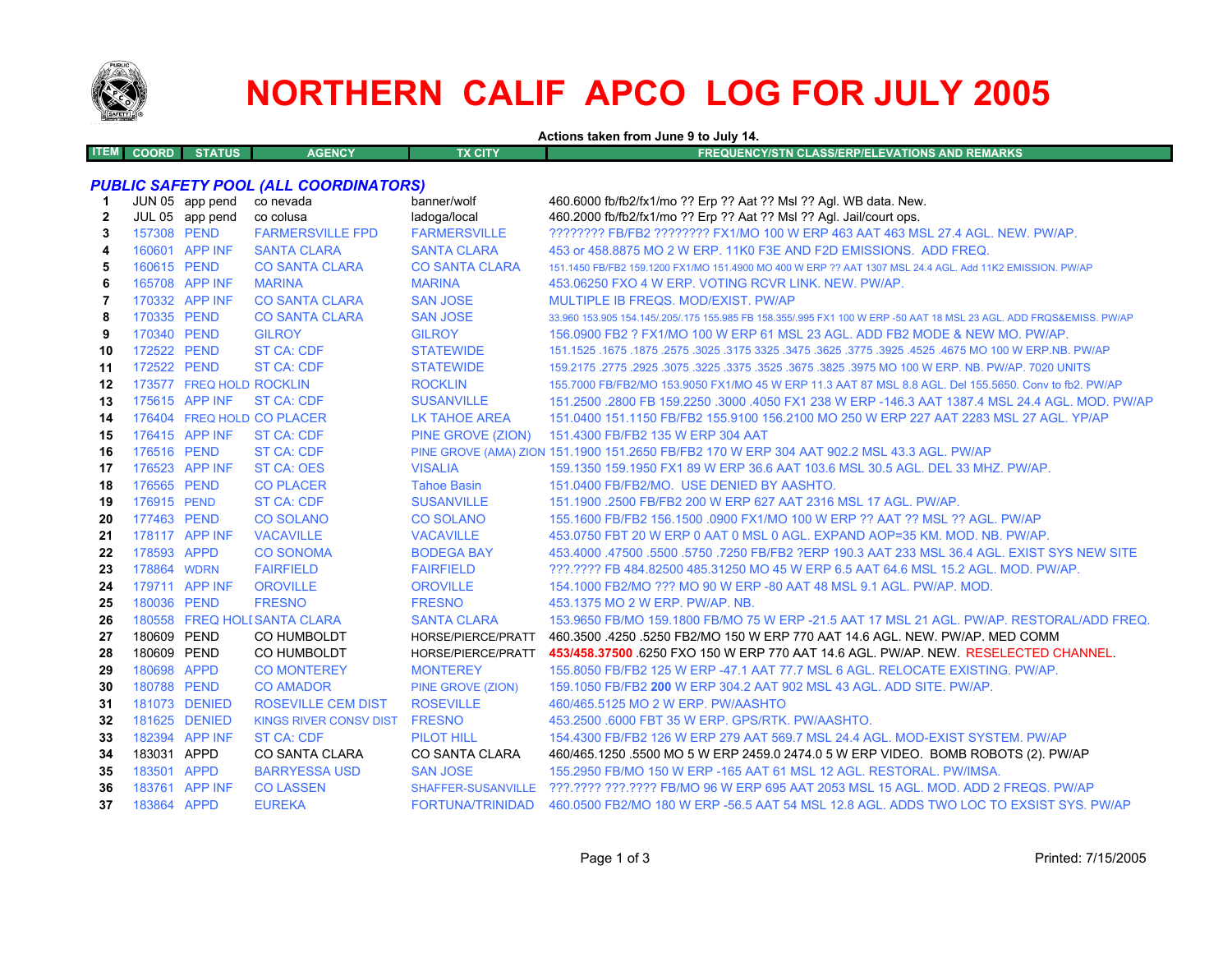| Actions taken from June 9 to July 14. |                            |                 |                                            |                                       |                                                                                                                                                               |  |  |
|---------------------------------------|----------------------------|-----------------|--------------------------------------------|---------------------------------------|---------------------------------------------------------------------------------------------------------------------------------------------------------------|--|--|
| <b>ITEM</b>                           | <b>COORD</b>               | <b>STATUS</b>   | <b>AGENCY</b>                              | <b>TX CITY</b>                        | <b>FREQUENCY/STN CLASS/ERP/ELEVATIONS AND REMARKS</b>                                                                                                         |  |  |
| 38                                    | 183949 APPD                |                 | <b>ST CA: DOT</b>                          | <b>DUNSMUIR</b>                       | 453/458.03750 FXO 6 W ERP 210 AAT 1409 MSL 7 AGL. NB. NEW. PW/AP                                                                                              |  |  |
| 39                                    | 183979 PEND                |                 | ST CA: P&R                                 | <b>MONTEREY</b>                       | 453/458.1375 453/458.0375 6 W ERP 439 AAT 61 MSL 6.1 AGL, NB, NEW, PW/AP                                                                                      |  |  |
| 40                                    | 184001 APPD                |                 | ST CA: P&R                                 | <b>TRINIDAD</b>                       | 151,0100 FB 158,9700 FX1 25 W ERP -25 AAT 72.8 MSL 9.1 AGL, RELOCATE, PW/AP.                                                                                  |  |  |
| 41                                    | 184056 APPD                |                 | <b>ST CA: CHP</b>                          | <b>CL LAKE OAKS</b>                   | 42.3600 FB 100 W ERP 453/458.91250 FXO 4 W 563 AAT 1072 MSL 22.9 AGL. NEW. PW/AP                                                                              |  |  |
| 42                                    | 184058 APPD                |                 | <b>ST CA: CHP</b>                          | <b>GRASS VLY (WOLF)</b>               | 42.3400 .3600 FB 100 W ERP 292 AAT 802.2 MSL 41.1 AGL. NEW. PW/AP                                                                                             |  |  |
| 43                                    | 184059 APPD                |                 | <b>ST CA: CHP</b>                          |                                       | ELK CREEK (RED MTN) 42.3600 FB 100 W ERP 453/458.4250 FXO 24 W NB 505 AAT 1106.7 MSL 19.8 AGL. NEW. PW/AP                                                     |  |  |
| 44                                    | 184062 APPD                |                 | <b>ST CA: CHP</b>                          | <b>WILLOWS</b>                        | 42.3600 FB 120 W ERP 14.6 AAT 42.1 MSL 25.6 AGL. ADD FREQ. PW/AP                                                                                              |  |  |
| 45                                    | 184066 APPD                |                 | <b>ST CA: CHP</b>                          | <b>WILLIAMS</b>                       | 42.3600 FB 120 W ERP 9.4 AAT 24.4 MSL 27.6 AGL. MOD ADD FREQ. PW/AP                                                                                           |  |  |
| 46                                    | 184067 APPD                |                 | <b>ST CA: CHP</b>                          |                                       | FORBESTOWN(SUNSET) 42.3600 FB 100 W ERP 402 AAT 1011.9 MSL 48.8 AGL. NEW. PW/AP                                                                               |  |  |
| 47                                    | 184069 APPD                |                 | <b>ST CA: CHP</b>                          | <b>YUBA CITY</b>                      | 42.3600 FB 120 W ERP 16.8 AAT 17.7 MSL 22.9 AGL. MOD ADD FREQ. PW/AP.                                                                                         |  |  |
| 48                                    |                            | 184408 APP INF  | <b>LEWISTON CSD</b>                        | <b>LEWISTON (TRIN)</b>                | 154.4450 FB/MO 60 W ERP -227 AAT 638 MSL 10.7 AGL. NEW. PW/AP                                                                                                 |  |  |
| 49                                    | 184449 APPD                |                 | <b>WOODSIDE FPD</b>                        |                                       | PIGEON PT/PESCADERO 151.4750 FB/FB2 159.0750 FX1/MO 100 W ERP 64 AAT 146 MSL 15.2 AGL. PW/FCCA, ADD TO EXIST,                                                 |  |  |
| 50                                    | 184469 APPD                |                 | <b>ST CA: CDF</b>                          |                                       | RED BLUFF (TUSCAN BUTTE 151.3700 FB/FB2 146 W ERP 335 AAT 566.9 MSL 42.7 AGL, MODS/DEL FREQS, PW/AP                                                           |  |  |
| 51                                    | 184482 APPD                |                 | <b>ST CA: CHP</b>                          |                                       | RED BLUFF (TUSCAN BUTTE 460.4500 FB/FB2 272 W ERP 341 AAT 566.9 MSL 42.7 AGL. MINOR MODS. PW/AP                                                               |  |  |
| 52                                    | 184483 PEND                |                 | ST CA: DOT                                 |                                       | DELTA (SUGARLOAF) 453/458.98750 FXO 6 W ERP 47.0200 .0800 .1000 FB 79 W ERP 406 AAT 1201.5 AAT 29.6 AGL. NEW. PW/AP                                           |  |  |
| 53                                    | 184518 APPD                |                 | <b>AMERICAN CANYON</b>                     |                                       | AM CANYON (NAPA) 453.88750 FXO/FXOT 2 ERP -32.9 AAT 5.8 MSL 7 AGL. NB. IRRIG SYS. NEW. PW/AP                                                                  |  |  |
| 54                                    | 184759 APPD                |                 | KINGS RIVER CONSV DIST FRESNO CO           |                                       | 453,6000 FBT 35 W ERP 0 AAT 0 MSL 0 AGL, PW/AASHTO, NEW, GPS-RTK,                                                                                             |  |  |
| 55                                    | 184885 APPD                |                 | <b>RIPON</b>                               | <b>RIPON</b>                          | 155.1300 FB/FB2/MO 156.0600 FX1/MO 66 W ERP 460.0500 .1000 FB/FB2/FX1/MO 239 W ERP 41 AAT 17 MSL 42 AGL, PW/IMSA                                              |  |  |
| 56                                    | 184909 APPD                |                 | <b>WOODSIDE FPD</b>                        |                                       | PIGEON PT/PESCADERO 151.4750 FB/FB2 159.0750 FX1/MO 100 W ERP 64 AAT 146 MSL 15.2 AGL. PW/FCCA. ADD TO EXIST.                                                 |  |  |
| 57                                    |                            | 184918 DENIED   | E CONTRA COSTA TA                          | <b>KRAGOR PK</b>                      | 453.7500 FB2/MO 25 W ERP 400.8 AAT 577 MSL 24 AGL. PW/AASHTO                                                                                                  |  |  |
| 58                                    | 185006 APPD                |                 | <b>VISALIA</b>                             | <b>VISALIA</b>                        | 453. 9875 FXO/FXOT 2 W ERP 21 AAT 102 MSL 7.0 AGL. NB. PW/AP                                                                                                  |  |  |
| 59                                    |                            | 185048 APP INF  | <b>LINCOLN</b>                             | <b>LINCOLN</b>                        | 458.9125 FXO/FXOT 2 W ERP ?? AAT 36.6 MSL 7.0 AGL. PW/AP.                                                                                                     |  |  |
| 60                                    | 185063 PEND                |                 | ST CA: DOT                                 | <b>OAKLAND</b>                        | 453.9500 FB/FB2/FX1 56 W EERP -57.9 AAT 9.1 MSL 73.8 AGL (BLDG). MOD TO EXIST. PW/AP                                                                          |  |  |
| 61                                    | 185064 PEND                |                 | <b>MERCED</b>                              | <b>MERCED</b>                         | 155.9550 FB2 159.0000 FX1/MO 80 W ERP 19.8 AAT 53 MSL 29.9 AGL. ADD STN, NEW INPUT, PW/AP                                                                     |  |  |
| 62                                    |                            | 185095 APP INF  | ST CA: CDF                                 |                                       | SN JOSE-COPERNICUS 151.2650 4450 FB/FB2 214 W ERP 669.6 AAT 1333.2 MSL 19.8 AGL. MODS. PW/AP.                                                                 |  |  |
| 63                                    | 185615 APPD                |                 | ST CA: CDF                                 |                                       | FALL RIVER MILLS(SHA) 159.3000 .3300 .4050 FX1 98 W ERP 309 AAT 1345.4 MSL 18.3 AGL. PW/AP.                                                                   |  |  |
| 64                                    | 185660 APPD                |                 | ST CA: DOT                                 | <b>EUREKA</b>                         | 47.0800 .2000 FB 100 W ERP -13.4 AAT 10.7 MSL 32 AGL. MINOR MODS. PW/AP                                                                                       |  |  |
| 65                                    | 185711 APPD                |                 | ST CA: CDF                                 |                                       | CAPAY(BERRYESSA) 151.2650 .3400 FB/FB2 174 W ERP 677 AAT 912 MSL 57.9 AGL. MINIOR MODS. PW/AP                                                                 |  |  |
| 66                                    | 185866 PEND                |                 | <b>LONG VALLEY FPD</b>                     | <b>CAHTO PK</b>                       | 151.1150 FB/FB2/MO 155.4300 FX1/MO 14.5 W ERP 652.1 AAT 1219.0 MSL 59.0 AGL. NEW. PW/AASHTO                                                                   |  |  |
| 67                                    | 185916 PEND                |                 | <b>RIPON</b>                               | <b>RIPON</b>                          | 155,1300 FB2 156,0600 FX1/MO 460,1500 ,0500 ,1000 FB2/FX1/MO ?? W ERP 41.2 AAT 17.3 MSL 42.6 AGL, NEW, PW/IMSA                                                |  |  |
| 68                                    | 185926 APPD                |                 | <b>CENT MARIN SAN DIST</b>                 | <b>SAUSILITO</b>                      | 453,6000 FB/FB2C 28 W ERP -31.4 AAT 3.0 MSL 19.1 AGL, NEW, PW/AP                                                                                              |  |  |
|                                       |                            |                 |                                            |                                       |                                                                                                                                                               |  |  |
|                                       | 470-512 MHz POOL           |                 |                                            |                                       |                                                                                                                                                               |  |  |
| 69                                    |                            | nov 02 app pend | st ca: oes                                 | bay area (coord chnl)<br>REDWOOD CITY | ???.???? Fb/fb2/fx1/mo ?? W erp ?? Aat ??msl ??agl. Bay inter-agency intercom.                                                                                |  |  |
| 70<br>71                              | 185162 APPD<br>185162 APPD |                 | <b>CO SAN MATEO</b><br><b>CO SAN MATEO</b> | <b>REDWOOD CITY</b>                   | 482.21250 .76250 488.01250 .08750 .13750 .21250 .23750 .26250 .28750 .98750 (continues)<br>3.1 MSL 49.1 AGL -53.3 AAT. MOD EXIST. VARIOUS EMISSIONS. PW/IMSA. |  |  |
|                                       |                            |                 |                                            |                                       |                                                                                                                                                               |  |  |
|                                       |                            |                 | 800 MHz PUBLIC SAFETY (GP, YP, GF, YF)     |                                       |                                                                                                                                                               |  |  |
| 72                                    | Dec 04 APPD                |                 | CO CONTRA COSTA                            | <b>CO CONTRA COSTA</b>                | 868.41250 INCR MO COUNT ONLY. GF/AP                                                                                                                           |  |  |
| 73                                    |                            | 156156 APP INF  | CHABOT-LOS POSADAS HAYWARD                 |                                       | ???.???? FB2/MO 65 W ERP ?? AAT 12.1 MSL 10.5 AGL. NEW GP/AP.                                                                                                 |  |  |
| 74                                    |                            |                 | 176408 FREQ HLD ST CA: P&R                 | PINE GROVE (ZION)                     | 856.7375 858.7625 FB/FB2/FX1/MO 184 W ERP 282.9 AAT 902 MSL 43.3 AGL. ADD 2N CHNL MINOR MODS. GP/AP                                                           |  |  |
| 75                                    |                            |                 | 178316 FREQ HLD CO SACRAMENTO              | <b>CO SACRAMENTO</b>                  | 856.46250 857.48750 859.21250 FB/MO 220 W ERP 41 AAT 79 MSL 47 AGL. MODS. F1D. GP/AP                                                                          |  |  |

179923 APPD ST CA: DOT OAKHURST (DWOOD) 857 & 859.7350 FB/FB2/FX1 80 W ERP 575.5 AAT 1383.8 MSL 30.5 AGL. MOD EXIXT. GP/AP.

180044 APP INF CO NAPA BERRYESSA PK 856.96250 FB 280 W ERP 647.2 AAT 932 MSL 6.1 AGL. ADD TO EXIST. GP/AP. MOB DATA.

**76**

**77**